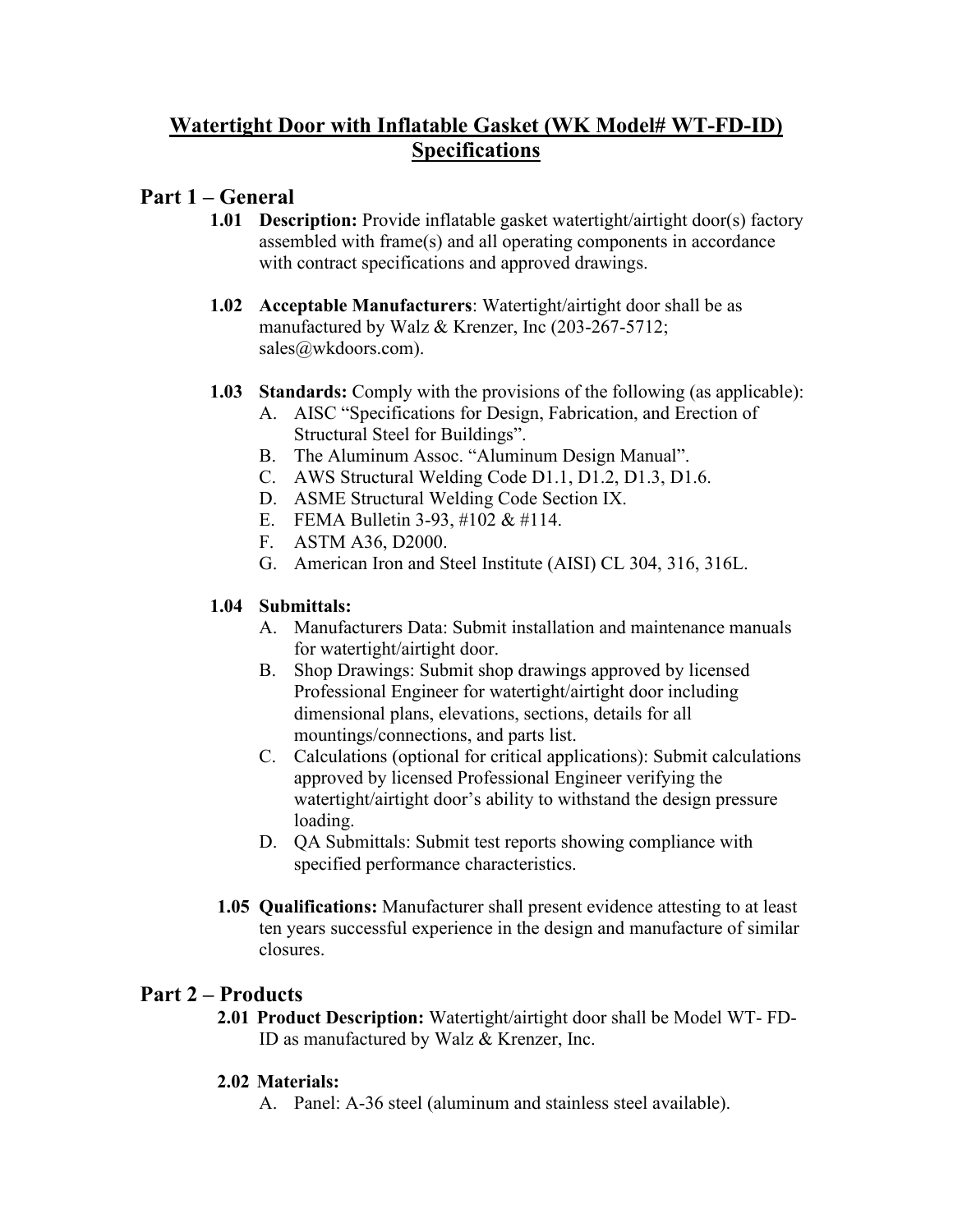- B. Frame: A-36 steel (aluminum and stainless steel available).
- C. Latches: Stainless steel sliding latch bolts
- D. Gasket: fabric-reinforced EPDM inflatable gasket.
- E. Finish: steel or aluminum panels and frames to be coated with (1) primer coat and (2) top coats of shop polyurethane system. Stainless steel to be uniform bead blast per SSPC-SP17 (other options available upon request).
- F. Hinges: to include bronze oil-impregnated thrust bearing and stainless steel hinge pins.

#### **2.03 Design:**

- A. Design Pressure: # (in feet of water or psi). Specify seating (pushing door closed) or unseating direction (pushing door open).
- B. Door perimeter shall be sealed by (2) independent gaskets for redundancy in case of puncture or air leak.
- C. Side frames are available as angles for mounting on the exterior face of the wall surface, or as flatbars for mounting inside door jambs.
- D. Bottom frame is a  $\frac{1}{2}$ " flatbar, which can be recessed  $\frac{1}{2}$ " into floor surface to achieve a flush bottom sill.
- E. Corners of watertight/airtight door to have a minimum 7" radius at frame.
- F. Air source options (select one):
	- a. WK standard air manifold only. For use with manual air pump (e.g. bicycle pump) or portable compressed air tank supplied by others. Manifold includes standard automotive Schrader valve stems for inflation.
	- b. Rechargeable compressed air tank stored on door panel, supplied with WK standard air manifold. Does not require external air source except for re-charging tank.
	- c. Rechargeable compressed air tank stored on door panel, supplied with push-button manifold for easy operation.
	- d. All options include 0-30 psi pressure gauges.
- G. Installation:
	- a. Frame(s) shall have mounting holes for expansion or adhesive concrete anchors for installation on existing openings.
	- b. For new concrete pours, frame(s) shall have welded embedment anchors and/or a masonry subframe.
	- c. Other options included weld-on installation (field welding by installer).
- H. Sealing surfaces shall be uninterrupted by steps greater than 0.015", free of cracks, and with finish lay parallel to seal.
- I. Options include power operation, viewing windows, locks, and remote indication/control/monitoring.
- J. Door size and design pressure direction shall determine the quantity and type of latches or panel stops.